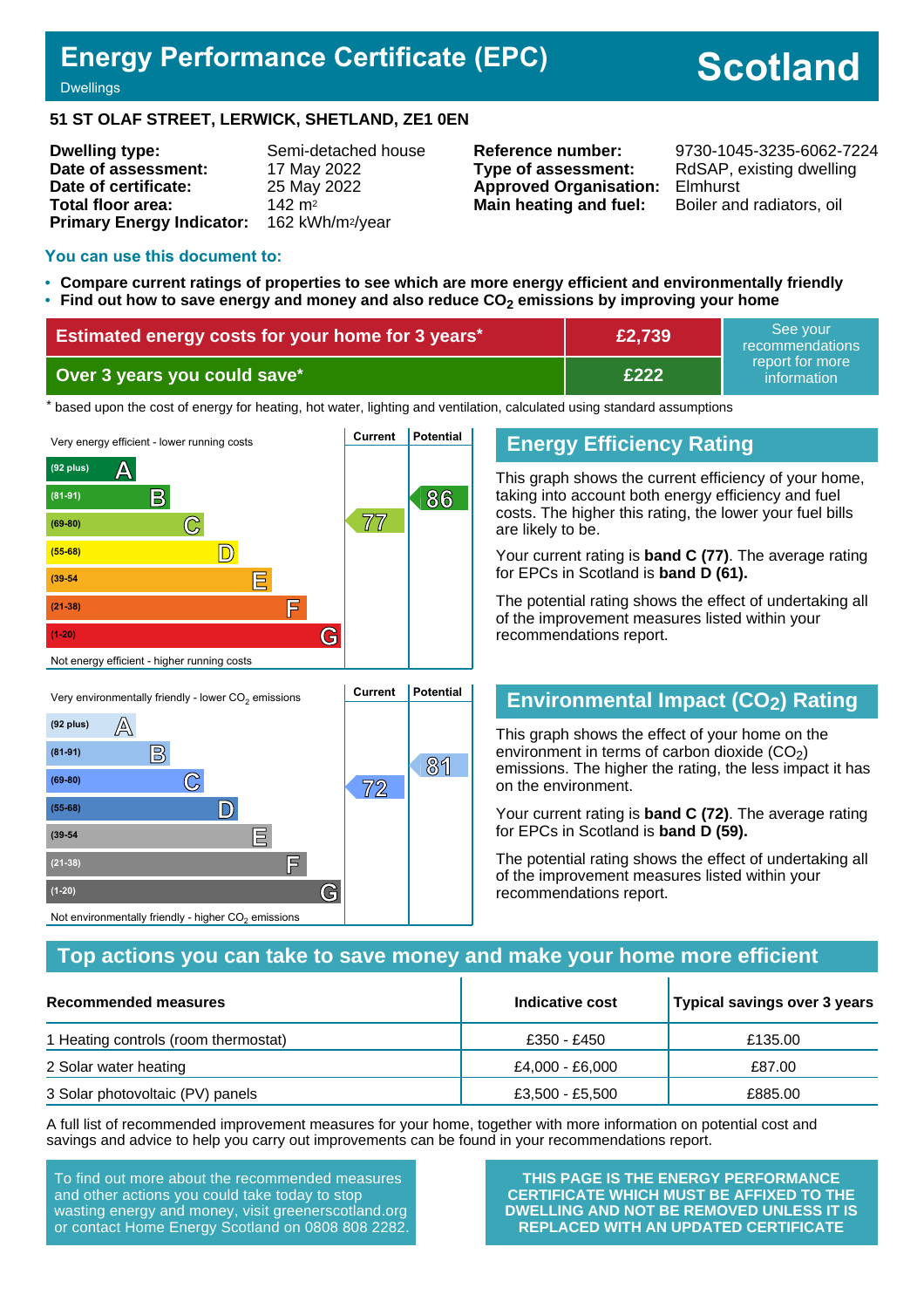# **Summary of the energy performance related features of this home**

This table sets out the results of the survey which lists the current energy-related features of this home. Each element is assessed by the national calculation methodology; 1 star = very poor (least efficient), 2 stars = poor, 3 stars = average, 4 stars = good and 5 stars = very good (most efficient). The assessment does not take into consideration the condition of an element and how well it is working. 'Assumed' means that the insulation could not be inspected and an assumption has been made in the methodology, based on age and type of construction.

| <b>Element</b>        | <b>Description</b>                                     | <b>Energy Efficiency</b> | Environmental |
|-----------------------|--------------------------------------------------------|--------------------------|---------------|
| Walls                 | Granite or whinstone, as built, insulated<br>(assumed) | *****                    | ★★★★★         |
| Roof                  | Pitched, 270 mm loft insulation                        | ★★★★☆                    | ★★★★☆         |
| Floor                 | Solid, insulated (assumed)                             |                          |               |
| Windows               | Fully double glazed                                    | ★★★★☆                    | ★★★★☆         |
| Main heating          | Boiler and radiators, oil                              | ★★★☆☆                    | ★★★★☆         |
| Main heating controls | TRVs and bypass                                        | ★★★☆☆                    | ★★★☆☆         |
| Secondary heating     | None                                                   |                          |               |
| Hot water             | From main system                                       | ★★★☆☆                    | ★★★☆☆         |
| Lighting              | Low energy lighting in all fixed outlets               | *****                    | *****         |

# **The energy efficiency rating of your home**

Your Energy Efficiency Rating is calculated using the standard UK methodology, RdSAP. This calculates energy used for heating, hot water, lighting and ventilation and then applies fuel costs to that energy use to give an overall rating for your home. The rating is given on a scale of 1 to 100. Other than the cost of fuel for electrical appliances and for cooking, a building with a rating of 100 would cost almost nothing to run.

As we all use our homes in different ways, the energy rating is calculated using standard occupancy assumptions which may be different from the way you use it. The rating also uses national weather information to allow comparison between buildings in different parts of Scotland. However, to make information more relevant to your home, local weather data is used to calculate your energy use,  $CO<sub>2</sub>$  emissions, running costs and the savings possible from making improvements.

# **The impact of your home on the environment**

One of the biggest contributors to global warming is carbon dioxide. The energy we use for heating, lighting and power in our homes produces over a quarter of the UK's carbon dioxide emissions. Different fuels produce different amounts of carbon dioxide for every kilowatt hour (kWh) of energy used. The Environmental Impact Rating of your home is calculated by applying these 'carbon factors' for the fuels you use to your overall energy use.

The calculated emissions for your home are 42 kg  $CO<sub>2</sub>/m<sup>2</sup>/yr$ .

The average Scottish household produces about 6 tonnes of carbon dioxide every year. Based on this assessment, heating and lighting this home currently produces approximately 6.0 tonnes of carbon dioxide every year. Adopting recommendations in this report can reduce emissions and protect the environment. If you were to install all of these recommendations this could reduce emissions by 1.3 tonnes per year. You could reduce emissions even more by switching to renewable energy sources.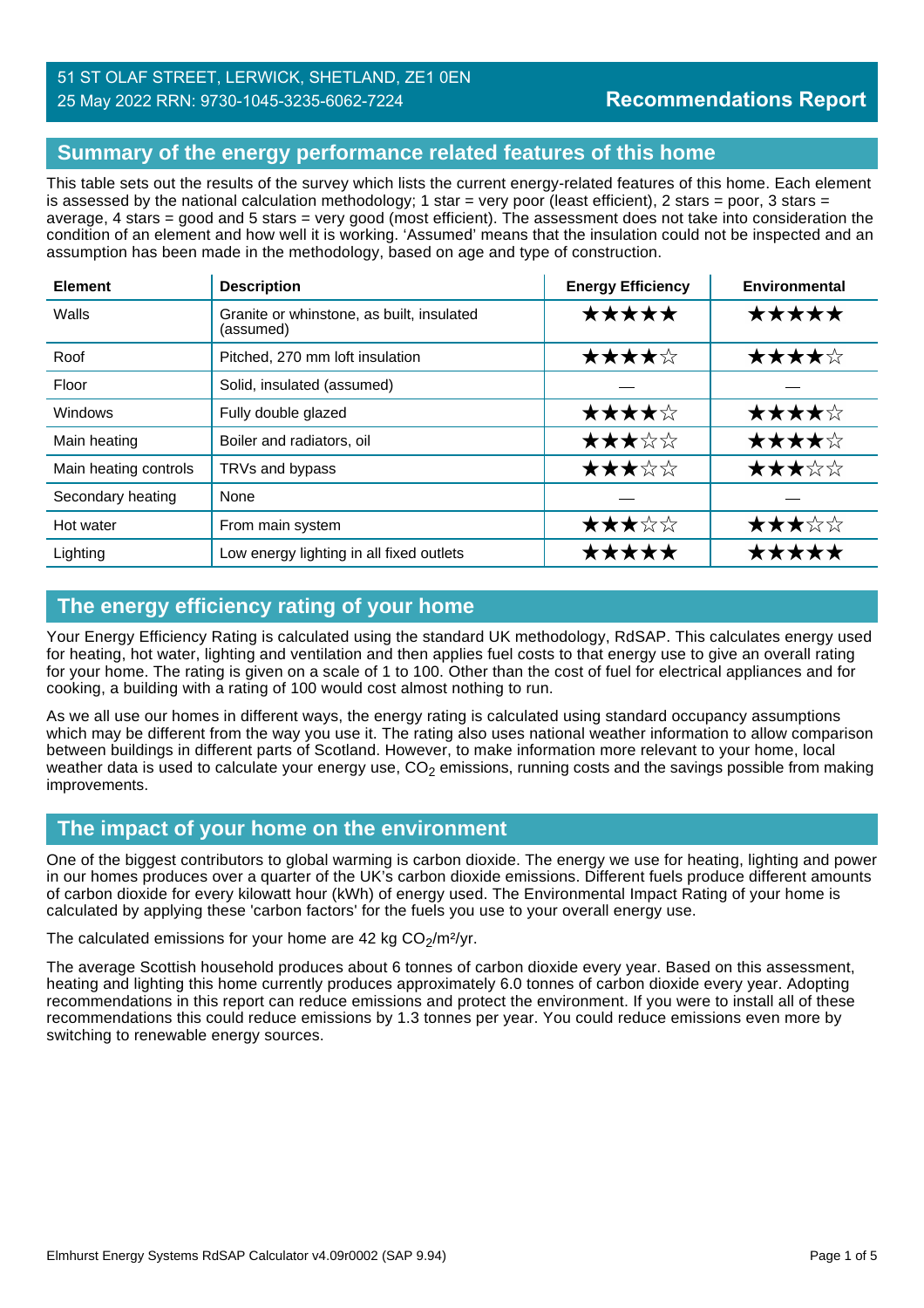| <b>Estimated energy costs for this home</b> |                             |                               |                                 |  |
|---------------------------------------------|-----------------------------|-------------------------------|---------------------------------|--|
|                                             | <b>Current energy costs</b> | <b>Potential energy costs</b> | <b>Potential future savings</b> |  |
| <b>Heating</b>                              | £1,956 over 3 years         | £1,821 over 3 years           |                                 |  |
| <b>Hot water</b>                            | £477 over 3 years           | E390 over 3 years             | <b>You could</b>                |  |
| Lighting                                    | £306 over 3 years           | £306 over 3 years             | save £222                       |  |
|                                             | Totals $\mathsf{E}2,739$    | £2,517                        | over 3 years                    |  |

These figures show how much the average household would spend in this property for heating, lighting and hot water. This excludes energy use for running appliances such as TVs, computers and cookers, and the benefits of any electricity generated by this home (for example, from photovoltaic panels). The potential savings in energy costs show the effect of undertaking all of the recommended measures listed below.

# **Recommendations for improvement**

The measures below will improve the energy and environmental performance of this dwelling. The performance ratings after improvements listed below are cumulative; that is, they assume the improvements have been installed in the order that they appear in the table. Further information about the recommended measures and other simple actions to take today to save money is available from the Home Energy Scotland hotline which can be contacted on 0808 808 2282. Before carrying out work, make sure that the appropriate permissions are obtained, where necessary. This may include permission from a landlord (if you are a tenant) or the need to get a Building Warrant for certain types of work.

| <b>Recommended measures</b> |                                    |                 | <b>Typical saving</b> | <b>Rating after improvement</b> |                    |
|-----------------------------|------------------------------------|-----------------|-----------------------|---------------------------------|--------------------|
|                             |                                    | Indicative cost | per year              | <b>Energy</b>                   | <b>Environment</b> |
|                             | Upgrade heating controls           | £350 - £450     | £45                   | $C$ 78                          | C73                |
|                             | Solar water heating                | £4,000 - £6,000 | £29                   | $C$ 79                          | C75                |
|                             | Solar photovoltaic panels, 2.5 kWp | £3,500 - £5,500 | £295                  | <b>B</b> 86                     | <b>B 81</b>        |

# **Choosing the right improvement package**

For free and impartial advice on choosing suitable measures for your property, contact the Home Energy Scotland hotline on 0808 808 2282 or go to www.greenerscotland.org.

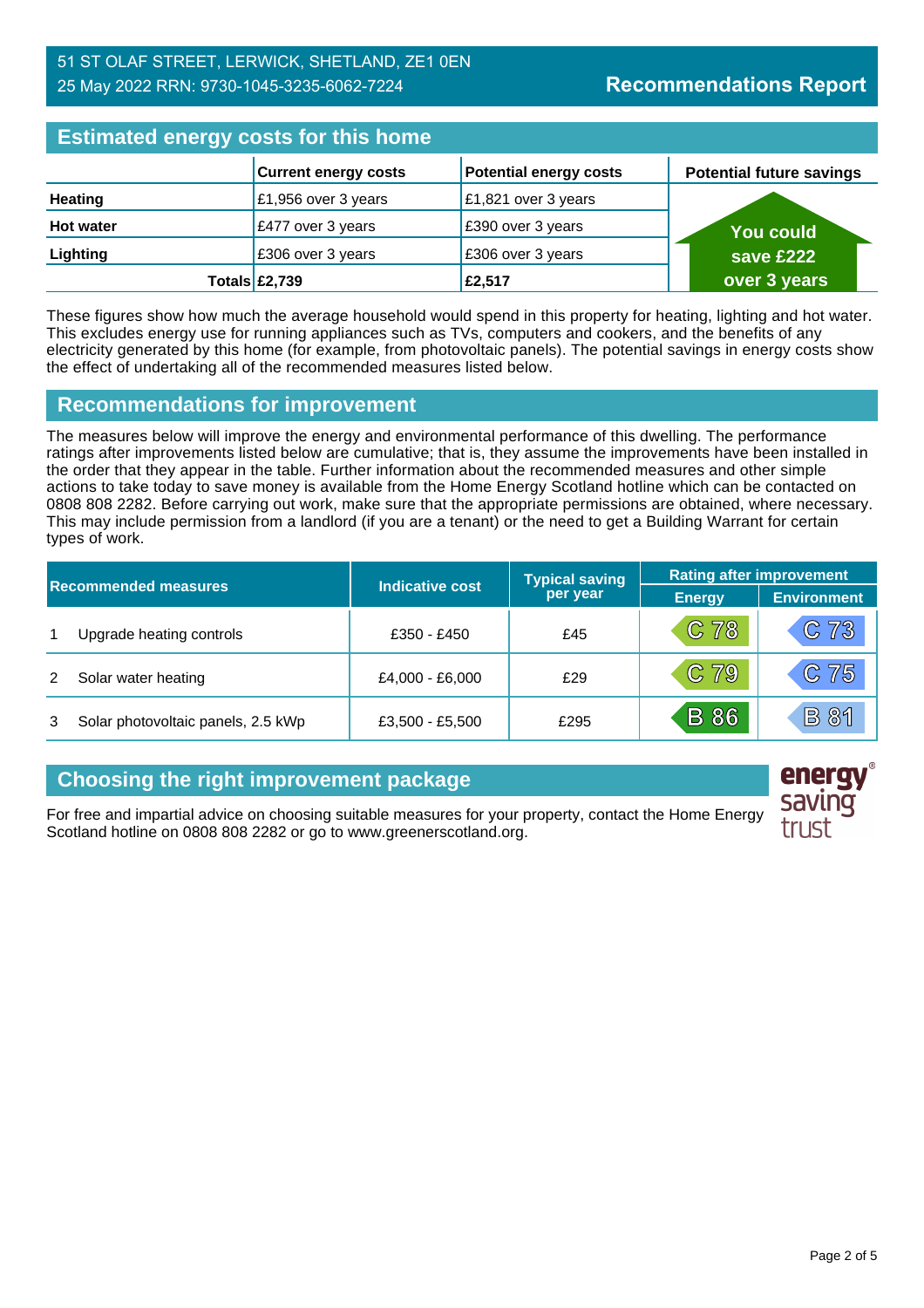# **About the recommended measures to improve your home's performance rating**

This section offers additional information and advice on the recommended improvement measures for your home

### **1 Heating controls (room thermostat)**

The heating system should have a room thermostat to enable the boiler to switch off when no heat is required. A competent heating engineer should be asked to do this work. Insist that the thermostat switches off the boiler as well as the pump and that the thermostatic radiator valve is removed from any radiator in the same room as the thermostat. Building regulations generally apply to this work and a building warrant may be required, so it is best to check with your local authority building standards department and seek advice from a qualified heating engineer.

### **2 Solar water heating**

A solar water heating panel, usually fixed to the roof, uses the sun to pre-heat the hot water supply. This can significantly reduce the demand on the heating system to provide hot water and hence save fuel and money. Planning permission might be required, building regulations generally apply to this work and a building warrant may be required, so it is best to check these with your local authority. You could be eligible for Renewable Heat Incentive payments which could appreciably increase the savings beyond those shown on your EPC, provided that both the product and the installer are certified by the Microgeneration Certification Scheme (or equivalent). Details of local MCS installers are available at www.microgenerationcertification.org.

### **3 Solar photovoltaic (PV) panels**

A solar PV system is one which converts light directly into electricity via panels placed on the roof with no waste and no emissions. This electricity is used throughout the home in the same way as the electricity purchased from an energy supplier. Planning permission might be required, building regulations generally apply to this work and a building warrant may be required, so it is best to check with your local authority. The assessment does not include the effect of any Feed-in Tariff which could appreciably increase the savings that are shown on this EPC for solar photovoltaic panels, provided that both the product and the installer are certified by the Microgeneration Certification Scheme (or equivalent). Details of local MCS installers are available at www.microgenerationcertification.org.

### **Low and zero carbon energy sources**

Low and zero carbon (LZC) energy sources are sources of energy that release either very little or no carbon dioxide into the atmosphere when they are used. Installing these sources may help reduce energy bills as well as cutting carbon.

**LZC energy sources present:** There are none provided for this home

# **Your home's heat demand**

In this section, you can see how much energy you might need to heat your home and provide hot water. These are estimates showing how an average household uses energy. These estimates may not reflect your actual energy use, which could be higher or lower. You might spend more money on heating and hot water if your house is less energy efficient. The table below shows the potential benefit of having your loft and walls insulated. Visit https://energysavingtrust.org.uk/energy-at-home for more information.

| <b>Heat demand</b>           | <b>Existing dwelling</b> | Impact of loft<br>insulation | Impact of cavity<br>wall insulation | Impact of solid wall<br>insulation |
|------------------------------|--------------------------|------------------------------|-------------------------------------|------------------------------------|
| Space heating (kWh per year) | 12,853                   | N/A                          | N/A                                 | N/A                                |
| Water heating (kWh per year) | 3,479                    |                              |                                     |                                    |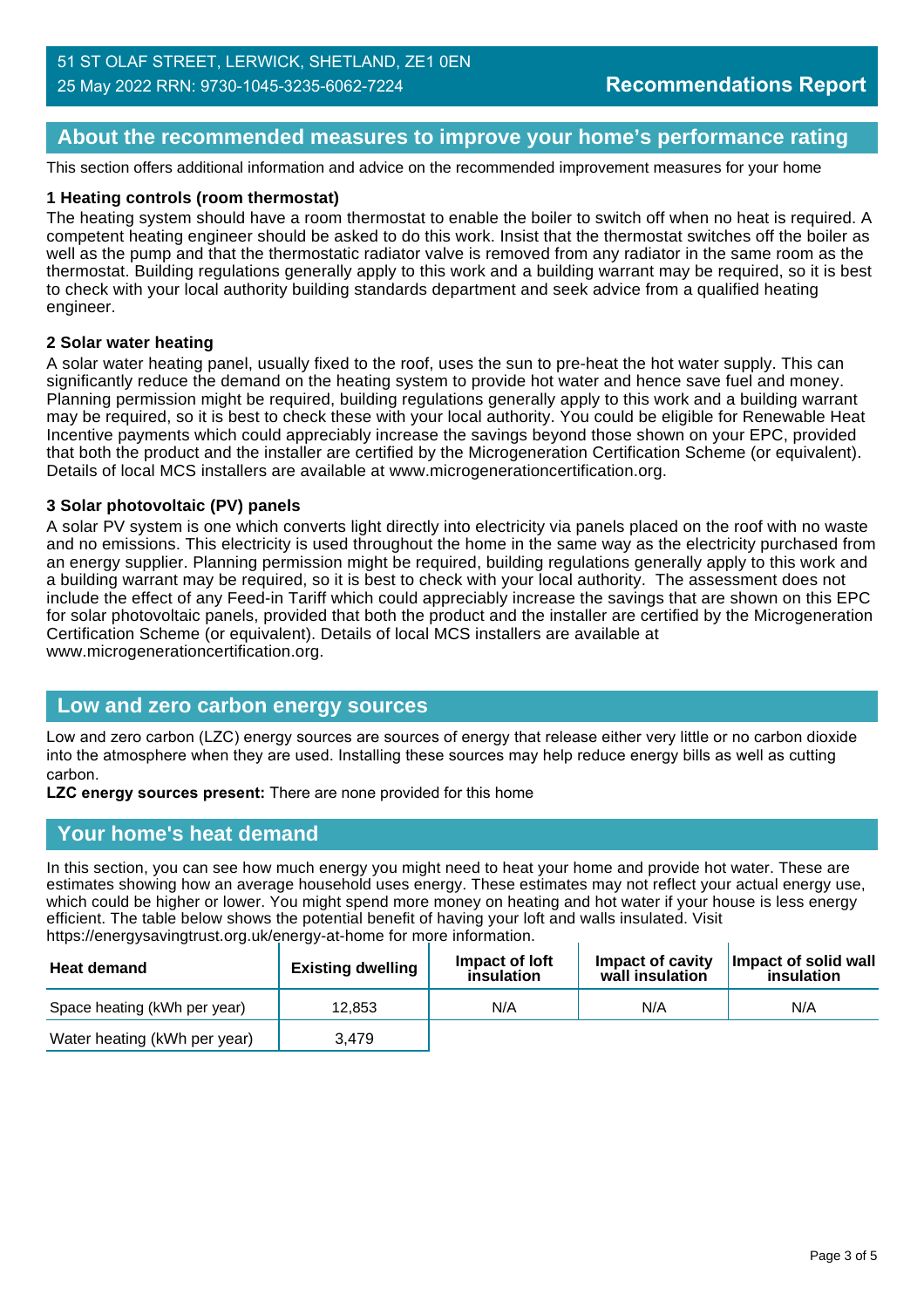# **About this document**

This Recommendations Report and the accompanying Energy Performance Certificate are valid for a maximum of ten years. These documents cease to be valid where superseded by a more recent assessment of the same building carried out by a member of an Approved Organisation.

The Energy Performance Certificate and this Recommendations Report for this building were produced following an energy assessment undertaken by an assessor accredited by Elmhurst (www.elmhurstenergy.co.uk), an Approved Organisation Appointed by Scottish Ministers. The certificate has been produced under the Energy Performance of Buildings (Scotland) Regulations 2008 from data lodged to the Scottish EPC register. You can verify the validity of this document by visiting www.scottishepcregister.org.uk and entering the report reference number (RRN) printed at the top of this page.

| Mr. Laurence Simpson   |
|------------------------|
| EES/022046             |
| L A Simpson Limited    |
| 7 Corinth Place        |
| Shetland               |
| Lerwick                |
| ZE <sub>1</sub> OFG    |
| 07879333387            |
| lowrie@lasimpson.co.uk |
| No related party       |
|                        |

If you have any concerns regarding the content of this report or the service provided by your assessor you should in the first instance raise these matters with your assessor and with the Approved Organisation to which they belong. All Approved Organisations are required to publish their complaints and disciplinary procedures and details can be found online at the web address given above.

### **Use of this energy performance information**

Once lodged by your EPC assessor, this Energy Performance Certificate and Recommendations Report are available to view online at www.scottishepcregister.org.uk, with the facility to search for any single record by entering the property address. This gives everyone access to any current, valid EPC except where a property has a Green Deal Plan, in which case the report reference number (RRN) must first be provided. The energy performance data in these documents, together with other building information gathered during the assessment is held on the Scottish EPC Register and is available to authorised recipients, including organisations delivering energy efficiency and carbon reduction initiatives on behalf of the Scottish and UK governments. A range of data from all assessments undertaken in Scotland is also published periodically by the Scottish Government. Further information on these matters and on Energy Performance Certificates in general, can be found at www.gov.scot/epc.